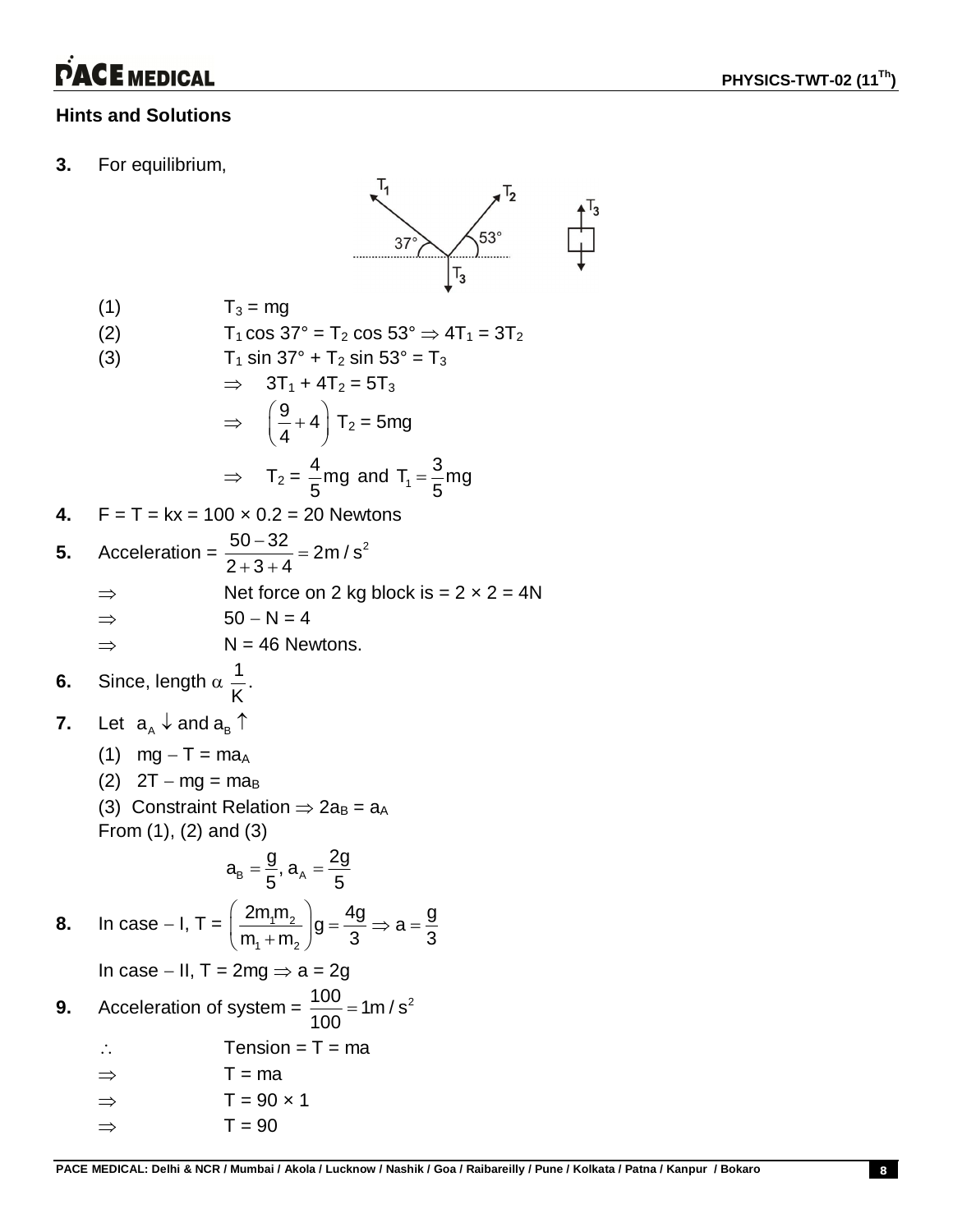## **PACE MEDICAL**

**11.** Motion is upwards but acceleration is downwards.

12. 
$$
\vec{a}_{\text{yPulley}} = -\vec{a}_{\text{z/Pulley}}
$$
  
\n⇒  $a_1 - a_2 = -(-a_2 - a)$   
\n⇒  $a_1 - a_2 = 2a$   
\n13.  $\Delta p_{\text{totalinonessecond}} = 20 \times \frac{20}{1000} \times 400 = 160 \text{ N}$   
\n∴ acceleration =  $\frac{160}{1600} = 0.1 \text{ m/s}^2 = 10 \text{ cm/s}^2$   
\n14.  $\frac{T_1}{T_2} = \frac{m(g+a)}{m(g-a)} = \frac{(3g/2)}{(g/2)} = 3:1$   
\n16.  $T = \frac{2m_1m_2g}{m_1 + m_2} = 40 \Rightarrow x = \frac{40}{100} \text{ m} = 40 \text{ cm}$ .  
\n17. Since, tension in the string is zero.  
\n18.  $\mu m_B g > m_A g$  (for no motion of block – B)  
\n⇒  $\mu > \frac{m_A}{m_B} \Rightarrow \mu > \frac{1}{2}$   
\n19.  $f_{\text{static}} < \mu N$  and  $f_{\text{static}} = m g \sin 30^\circ$   
\n20. As  $t \propto \frac{1}{\sqrt{a}}$   
\n⇒  $\sqrt{a_{\text{smooth}}} = 2\sqrt{a_{\text{rough}}}$   
\n⇒  $a_{\text{smooth}} = 4 a_{\text{rough}}$   
\n⇒  $g \sin 45^\circ = 4(g \sin 45^\circ - \mu \cos 45^\circ)$   
\n⇒  $\mu = \frac{3}{4}$   
\n21. Let friction = f and both the blocks are moving too

**21.** Let friction = f and both the blocks are moving together

 $=\frac{1}{10} \Rightarrow f = 8$ 

$$
\therefore \qquad a = \frac{100}{40 + 10} = \frac{f}{40} \Rightarrow f = 80N
$$

As  $f_{\text{max}} = \mu_s(10g) = 58.8N$  which is less than 80 N, so there is slipping between block and slab.

Hence, acceleration of slab = 
$$
\frac{\mu_k(10g)}{40} = 0.98 \text{ m/s}^2
$$

**22.** N = F cos 37° and F sin 37° > mg + 
$$
\mu
$$
N

$$
\Rightarrow \frac{3F}{5} > 100 + (0.5) \left(\frac{4F}{5}\right)
$$

$$
\Rightarrow F > 500
$$
  
**23.**  $m_1 = \frac{m(l - l_1)}{l}$ ;  $m_2 = \frac{ml_1}{l}$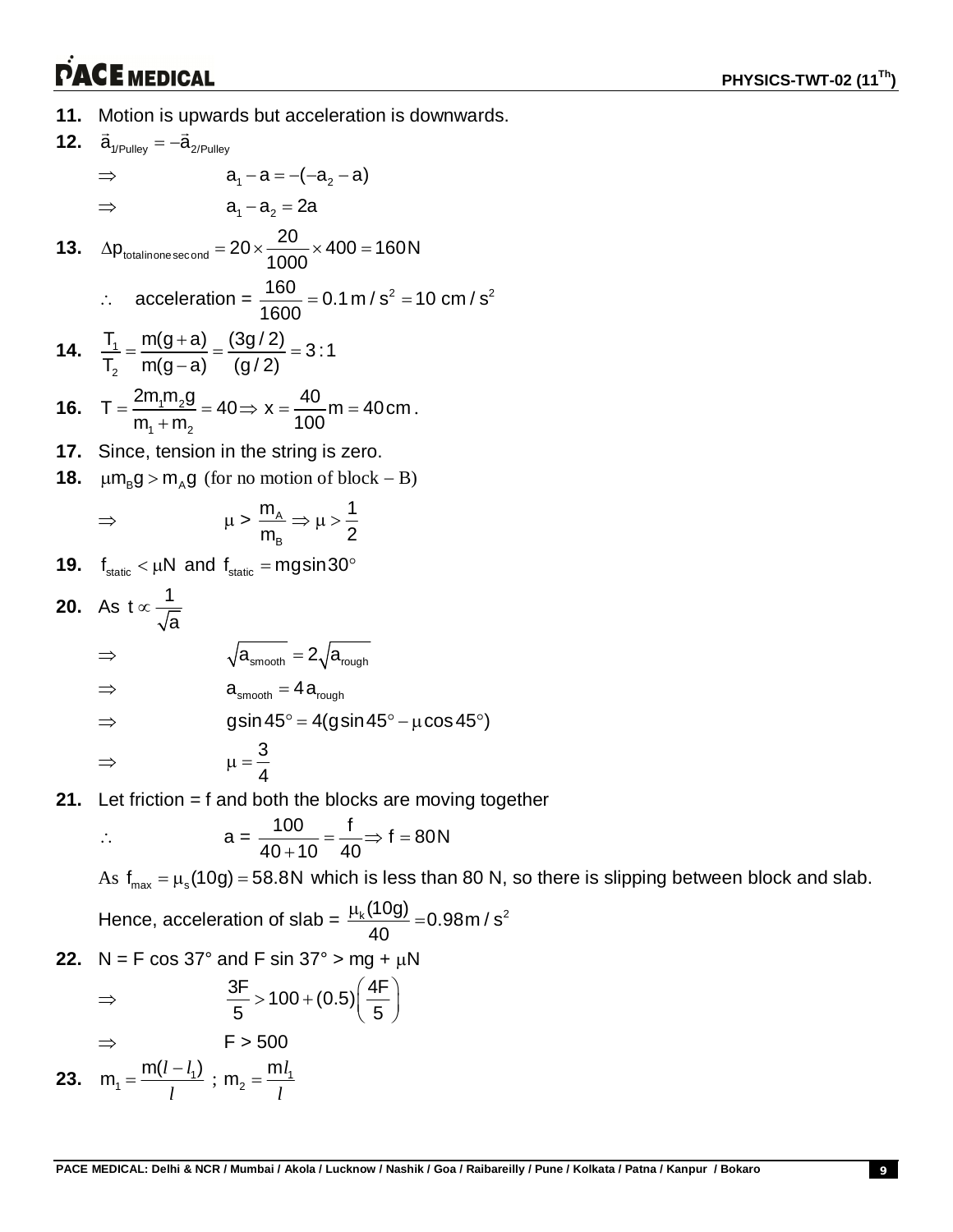### **PACE MEDICAL**



Now, m  $a \lt 1$  m  $a$ 

 $\Rightarrow$ 

 $\Rightarrow$ 

$$
\Rightarrow \frac{ml_1}{l}g < \mu mg \left(\frac{l-l_1}{l}\right)
$$
  
\n
$$
\Rightarrow l_1 < \mu l - \mu l_1
$$
  
\n
$$
\Rightarrow ( \mu + 1)l_1 < \mu l
$$
  
\n25. F<sub>1</sub> = mgsin37° + \mu mgcos37°  
\n= 120 + 160 = 280  
\nF<sub>2</sub> = \mu mgcos37° - mgsin37°  
\n= 160 - 120 = 40  
\n26. Tcos $\theta$  = mg & Tsin $\theta$  =  $\frac{mv^2}{\ell}$   
\nDividing,  $\tan \theta = \frac{v^2}{r} \Rightarrow \tan \theta = \frac{v^2}{r}$ 

Rg *l*gsin

2000

 $\Rightarrow$   $\theta$  = 37°

 $\tan \theta \sin \theta = \frac{30^2}{200}$ 

 $\cos \theta$  4  $=$  $\theta$ 

 $\theta$ sin $\theta$  = -

 $\sin^2 \theta$  9  $cos \theta$  20  $\frac{\theta}{\theta} =$  $\theta$ 

 $T = \frac{mg}{r} = \frac{5mg}{4}$ 

 $l$  gsin $\theta$